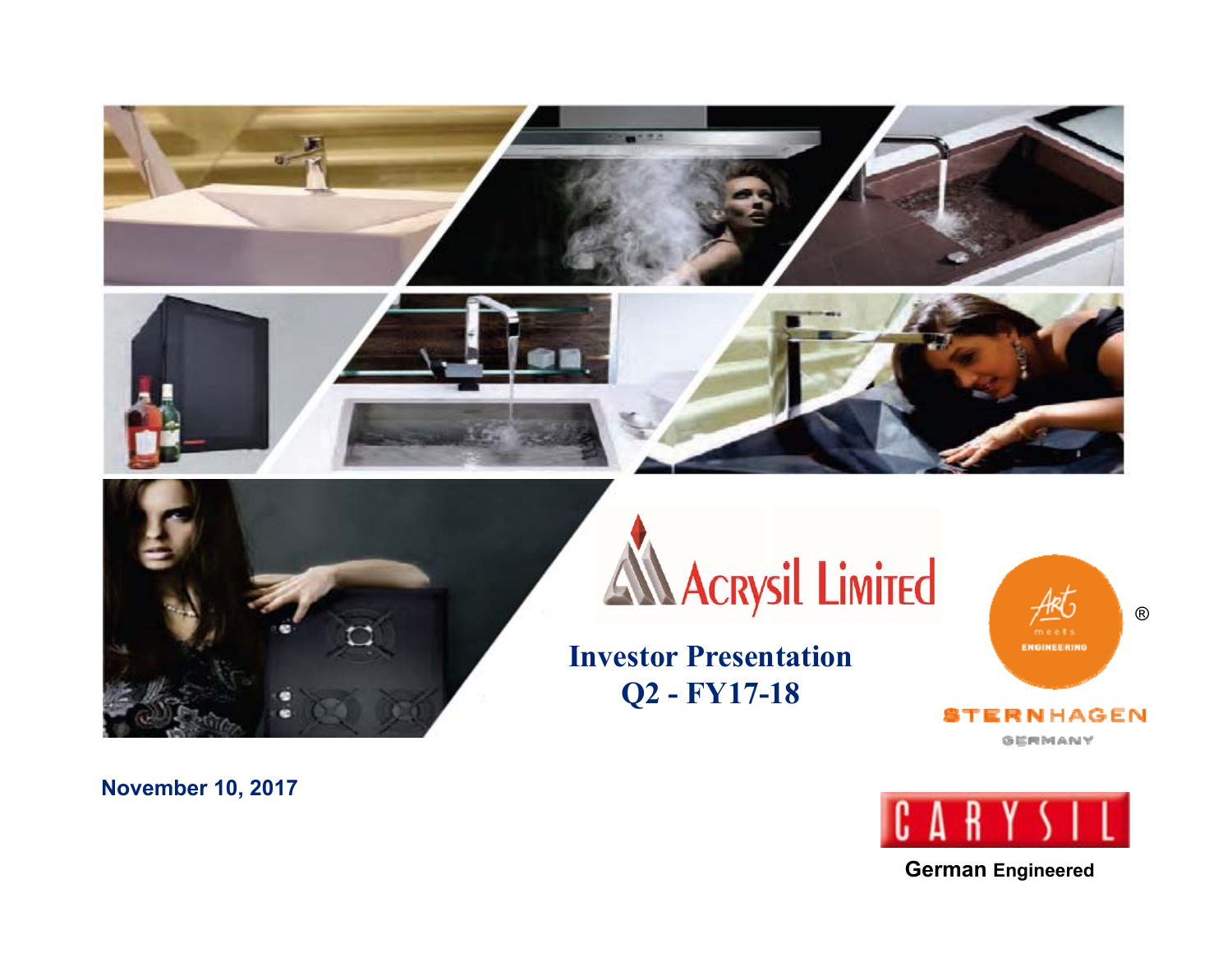



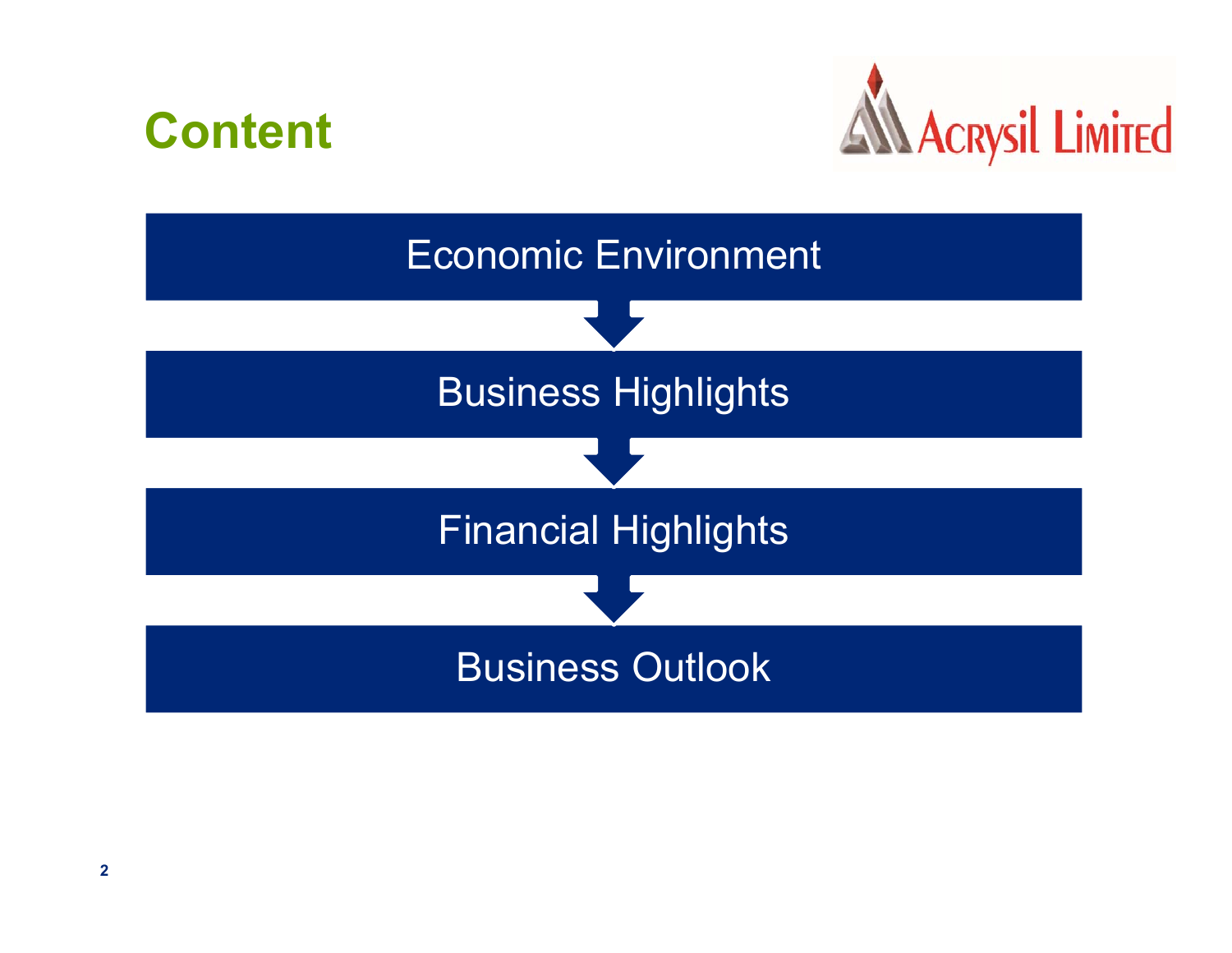

# Economic Environment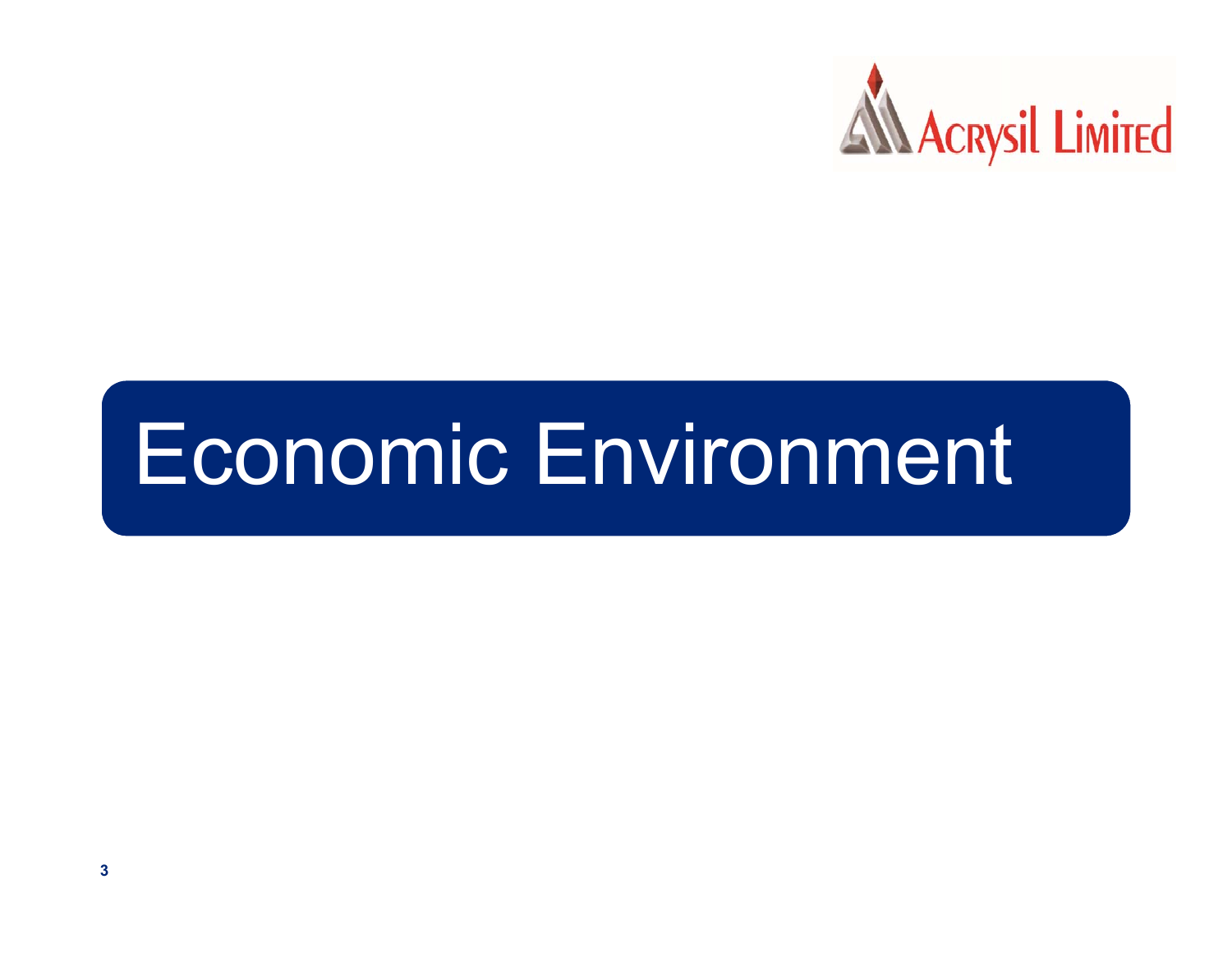## **Economic Environment**



- Q2-FY17-18 started with the implementation of GST from July 1, 2017. GST brought radical change in tax collection and tax administration.
- ■Cash flow of Companies got affected due to mismatch in payments of GST and transitional input tax credits.
- GST had wide impact on overall business scenario in Q2- FY 17-18, business momentum disrupted and yet to back on track. This may have impact on GDP growth for Q2- FY 17-18.
- $\Box$ Indian economy expected to improve in Q4-FY 17-18 once GST implantation and compliance issues get settled.
- □Indian economy expected to gain by strong capital inflows, driven by global liquidity.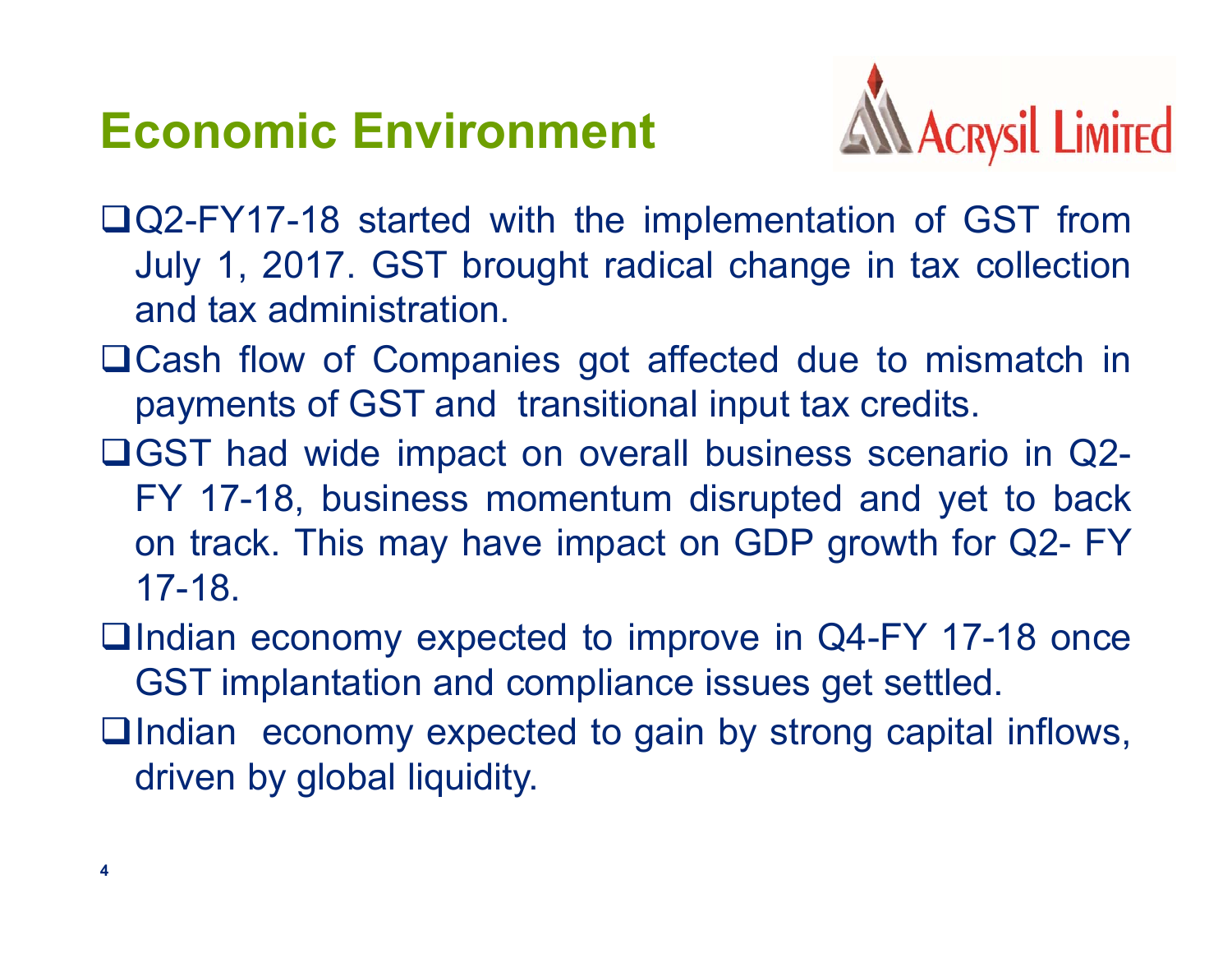

# Business Highlights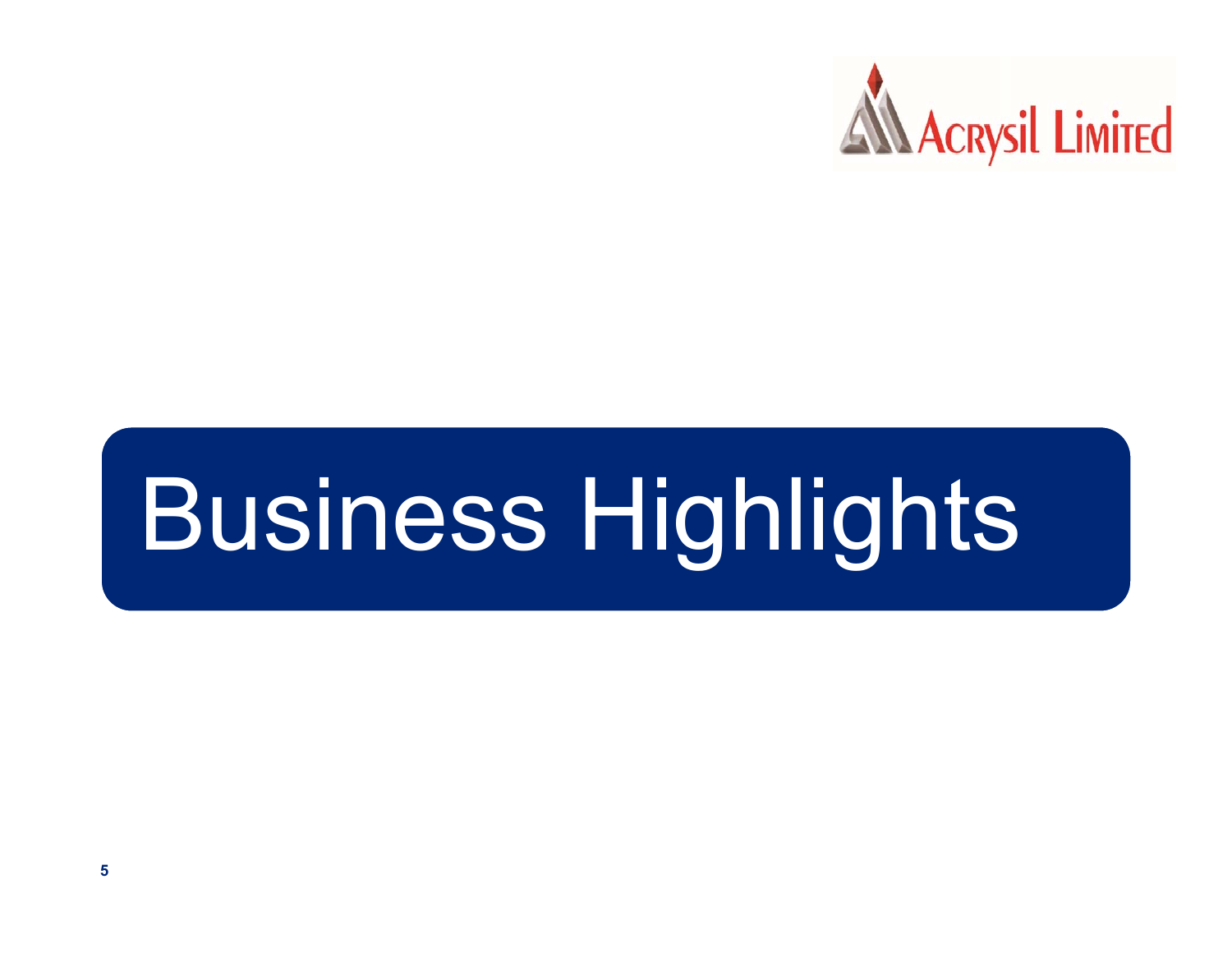

### **Business Highlights**

- Company entered into technology / know-how transfer agreement with Hungarian Company for designing and manufacturing of 3D concrete wall tiles. This will provide imputes for the growth in coming years.
- Opened office in Dubai to cater Middle East and African **Market**
- Participating in Overseas Exhibitions to enhance customer reach
- Focused on branding , extensive TVC campaigning during Diwali season.
- Enhanced focus on domestic market, expansion of distributor and dealer network.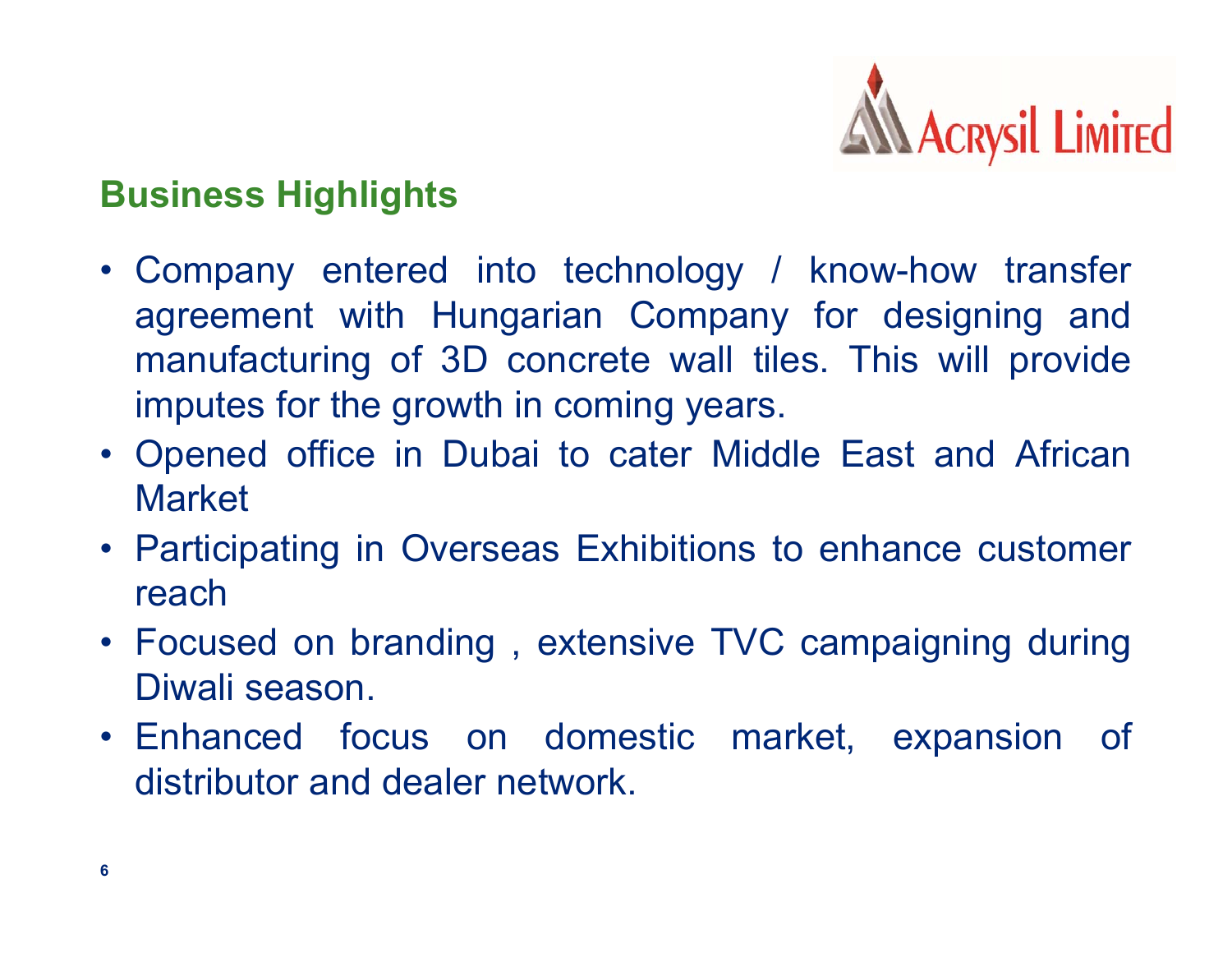

# Financial Highlights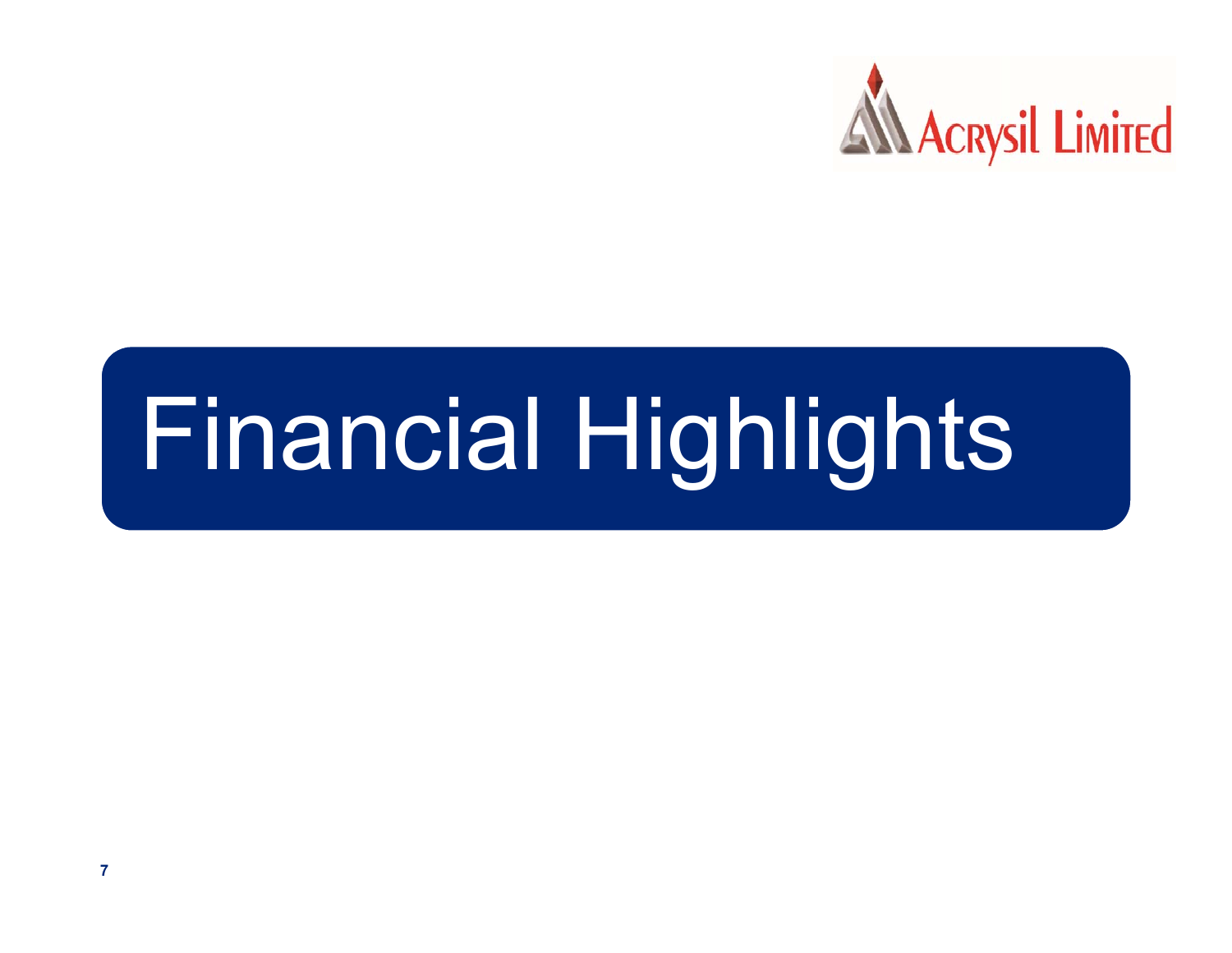

## Financials: Q2-FY 2017-18

|                            |                                  |          |            |          | (Rs. In Lacs)                     |          |            |          |
|----------------------------|----------------------------------|----------|------------|----------|-----------------------------------|----------|------------|----------|
|                            | <b>Standalone- Quarter Ended</b> |          |            |          | <b>Consolidated-Quarter Ended</b> |          |            |          |
|                            |                                  |          | lnc/       |          |                                   |          | Inc/       |          |
| <b>Particulars</b>         | 30.09.17                         | 30.06.17 | (Dec)in %  | 30.09.16 | 30.09.17                          | 30.06.17 | (Dec)in %  | 30.09.16 |
|                            |                                  |          | -QoQ       |          |                                   |          | -QoQ       |          |
| <b>REVENUE</b>             | 3,986.43                         | 3,752.65 | 6.2%       | 4,274.00 | 5283.11                           | 4875.01  | 8.4%       | 5347.49  |
|                            |                                  |          |            |          |                                   |          |            |          |
| <b>EBIDTA</b>              | 582.59                           | 560.10   | 4.0%       | 775.76   | 834.67                            | 756.67   | 10.3%      | 972.04   |
|                            |                                  |          |            |          |                                   |          |            |          |
| <b>EBIDTA</b> <sub>%</sub> | 14.6%                            | 14.9%    | <b>XXX</b> | 18.2%    | 15.8%                             | 15.5%    | <b>XXX</b> | 18.2%    |
|                            |                                  |          |            |          |                                   |          |            |          |
| <b>PBT</b>                 | 314.70                           | 301.78   | 4.3%       | 542.66   | 563.09                            | 510.95   | 10.2%      | 589.64   |
|                            |                                  |          |            |          |                                   |          |            |          |
| PBT <sub>%</sub>           | 7.9%                             | 8.0%     | <b>XXX</b> | 12.7%    | 10.7%                             | 10.5%    | <b>XXX</b> | 11.0%    |
|                            |                                  |          |            |          |                                   |          |            |          |
| <b>PAT</b>                 | 204.61                           | 195.59   | 4.6%       | 352.99   | 412.63                            | 375.66   | 9.8%       | 353.66   |
|                            |                                  |          |            |          |                                   |          |            |          |
| PAT %                      | 5.1%                             | 5.2%     | XXX        | 8.3%     | 7.8%                              | 7.7%     | XXX        | 6.6%     |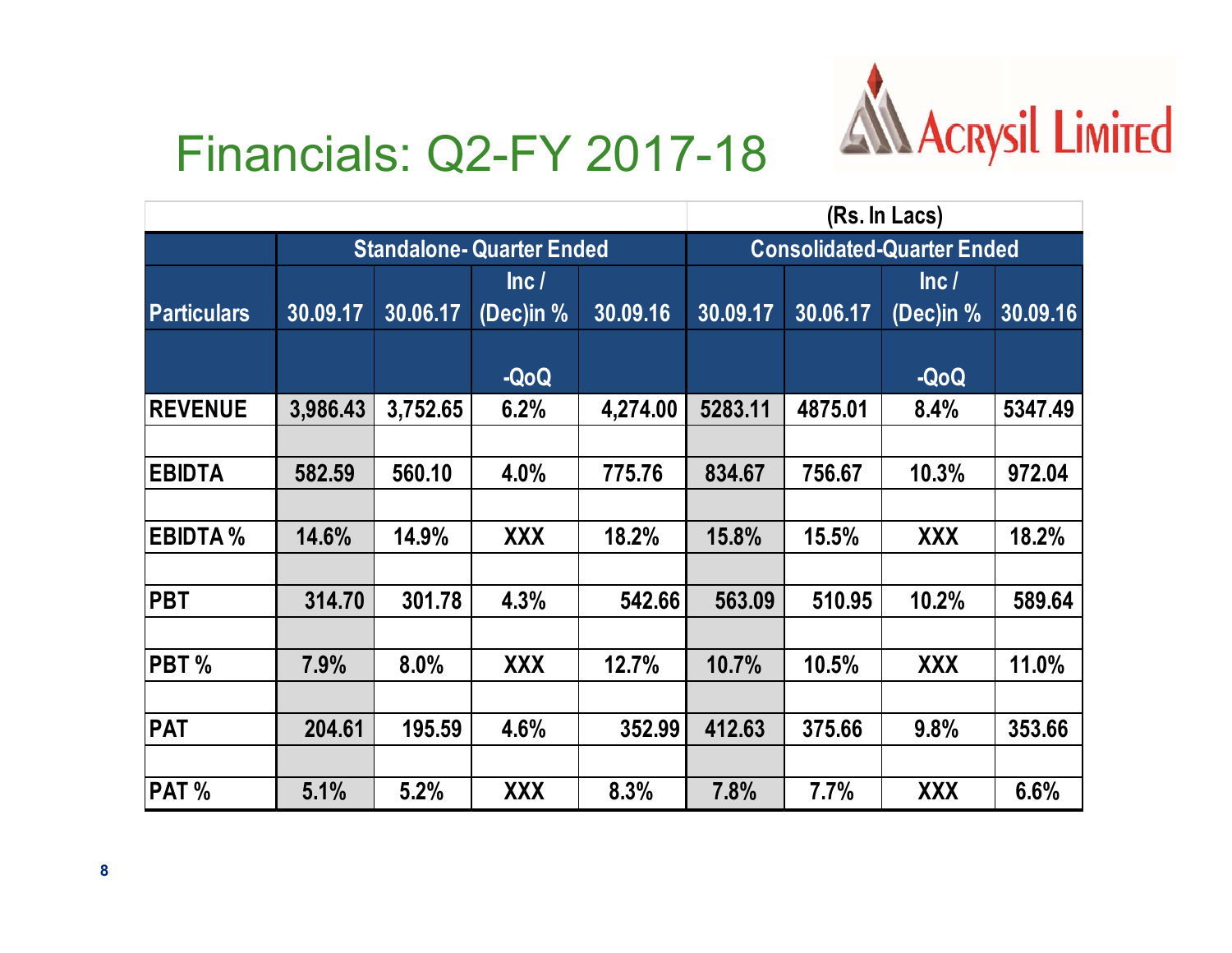

### Financials: Q2 -FY 18

| In GBP                |             |            |             |  |  |  |  |  |  |
|-----------------------|-------------|------------|-------------|--|--|--|--|--|--|
| <b>ACRYSIL UK LTD</b> |             |            |             |  |  |  |  |  |  |
|                       |             | <b>Inc</b> |             |  |  |  |  |  |  |
|                       |             |            | $/$ (Dec)-  |  |  |  |  |  |  |
| <b>Particulars</b>    | $Q$ 2-17-18 | Q2-16-17   | QoQ         |  |  |  |  |  |  |
|                       |             |            | in $%$      |  |  |  |  |  |  |
| <b>Revenue</b>        | 1,140,580   | 1,012,488  | 12.65%      |  |  |  |  |  |  |
|                       |             |            |             |  |  |  |  |  |  |
| <b>EBIDTA</b>         | 244,133     | 221,719    | 10.11%      |  |  |  |  |  |  |
|                       |             |            |             |  |  |  |  |  |  |
| EBIDTA%               | 21.40%      | 21.90%     | <b>XXXX</b> |  |  |  |  |  |  |
|                       |             |            |             |  |  |  |  |  |  |
| <b>PBT</b>            | 208,520     | 81,539     | 155.73%     |  |  |  |  |  |  |
|                       |             |            |             |  |  |  |  |  |  |
| PBT %                 | 18.28%      | 8.05%      | <b>XXXX</b> |  |  |  |  |  |  |
|                       |             |            |             |  |  |  |  |  |  |
| <b>PAT</b>            | 170,944     | 75,926     | 125.15%     |  |  |  |  |  |  |
|                       |             |            |             |  |  |  |  |  |  |
| PAT %                 | 14.99%      | 7.50%      | <b>XXXX</b> |  |  |  |  |  |  |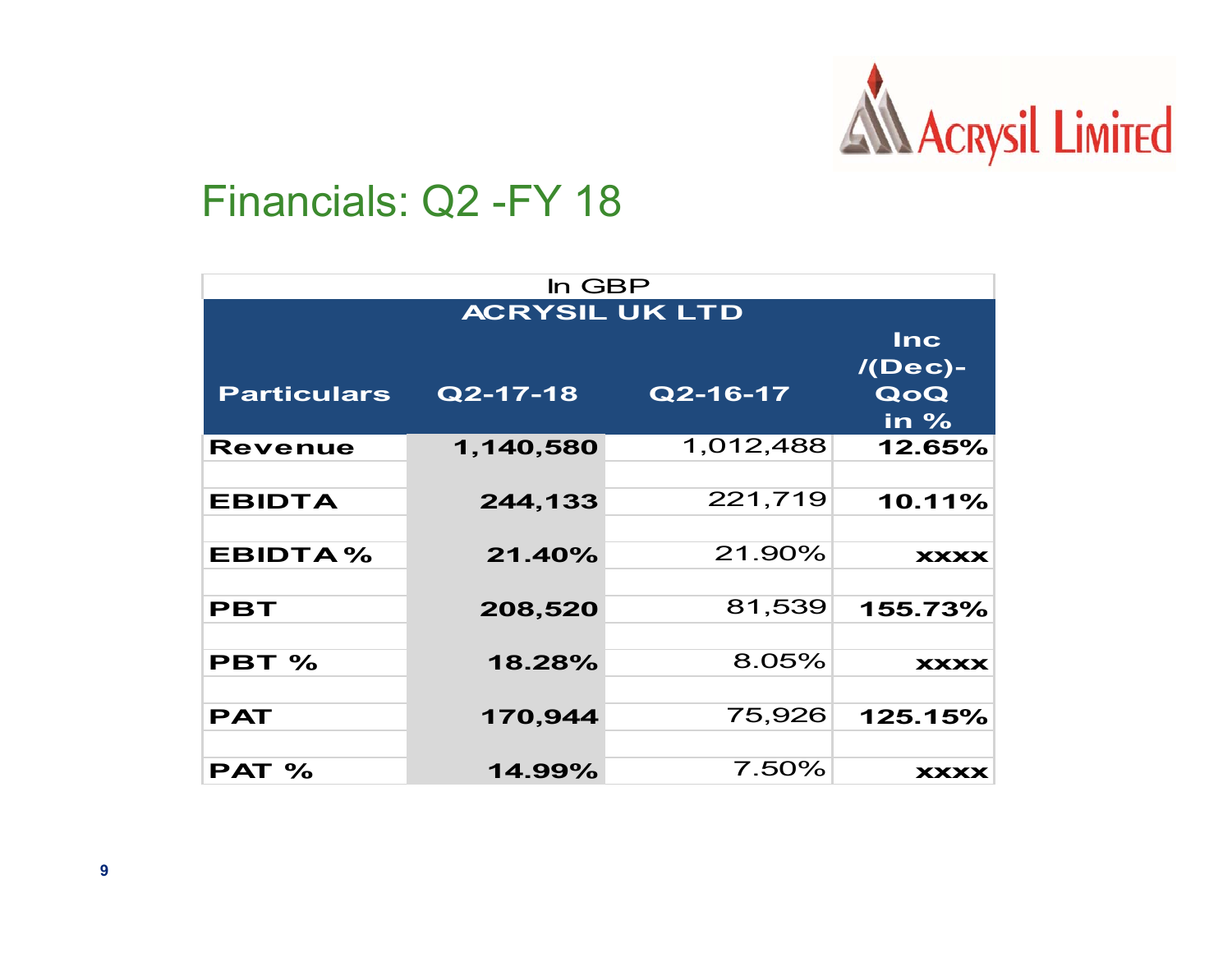

### Revenue & Profitability –Standalone QoQ

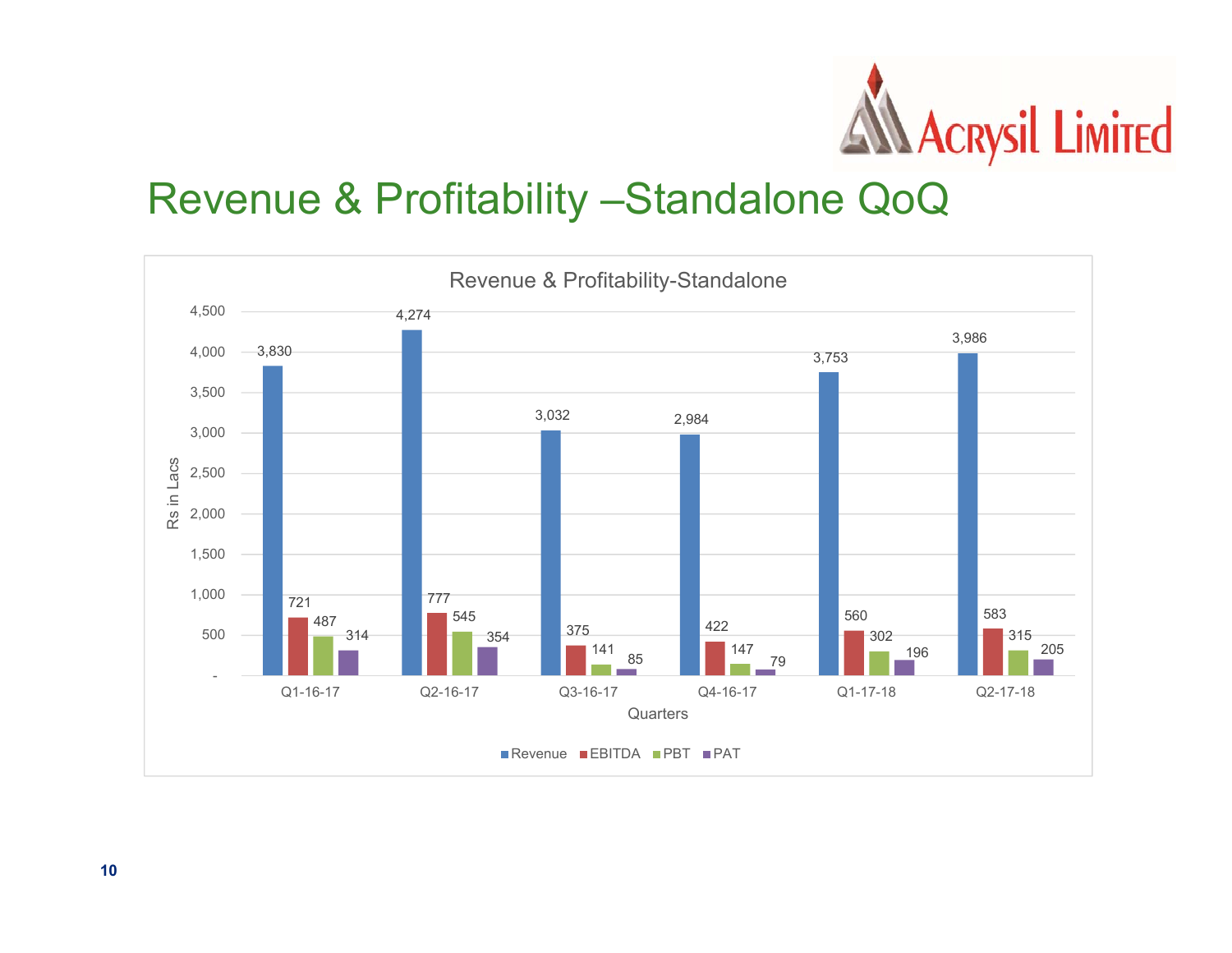

### Revenue & Profitability –Consolidate-QoQ

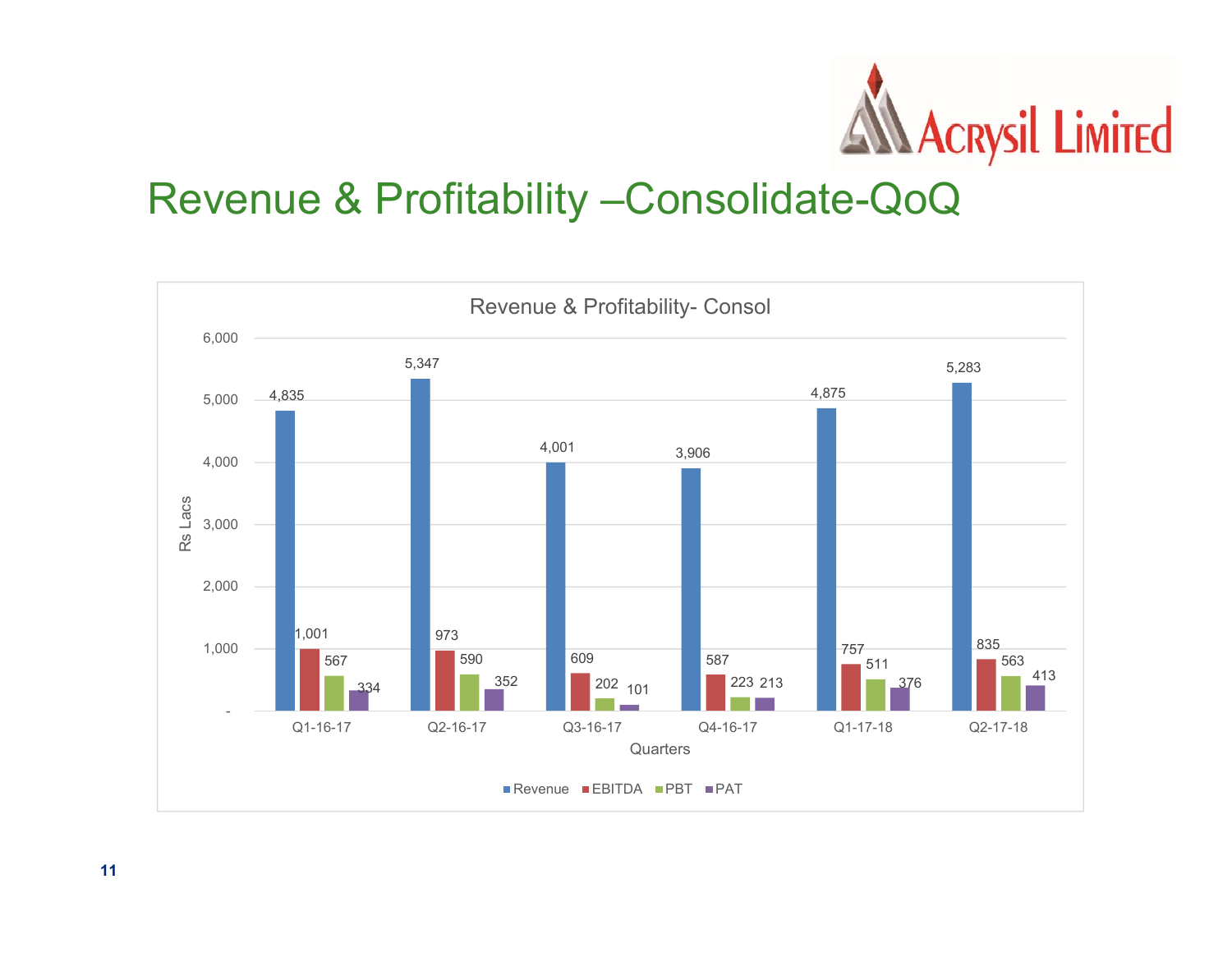

#### **Sales Mix Segment wise -Indian Business**

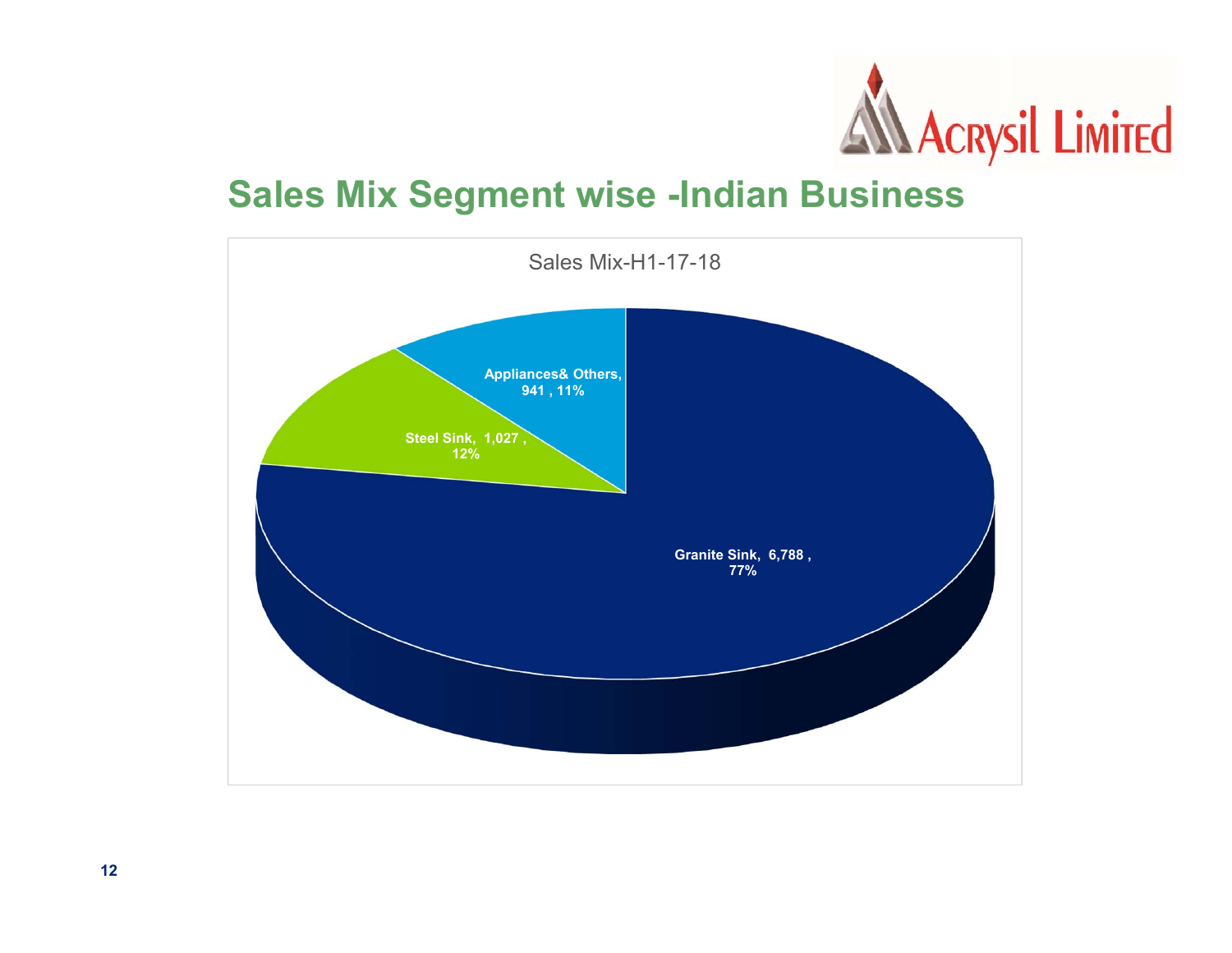

#### **Sales Mix –Geography wise -Indian Business**

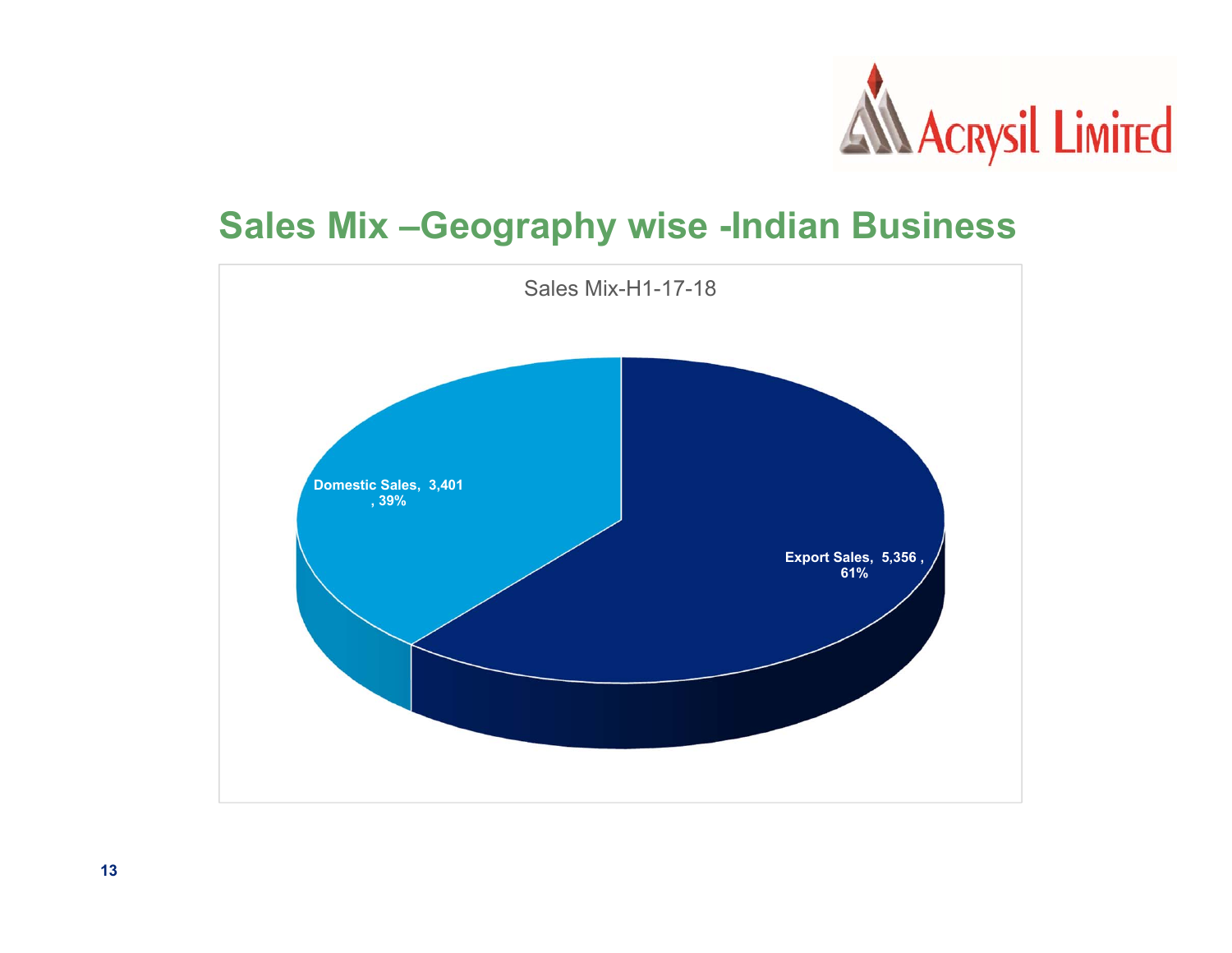## **Revenue Growth-YoY**

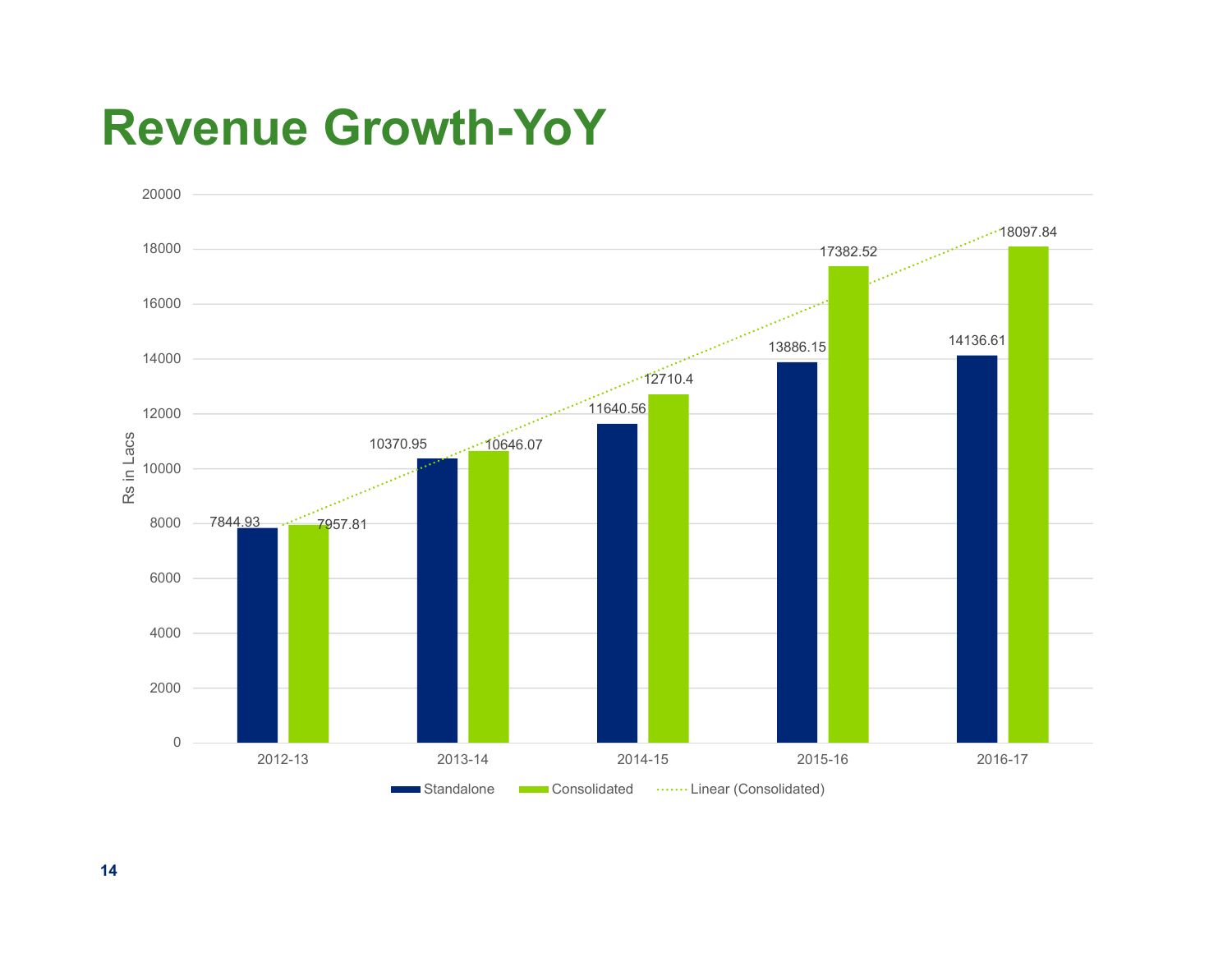## **Profitability (Consolidated)-YoY**

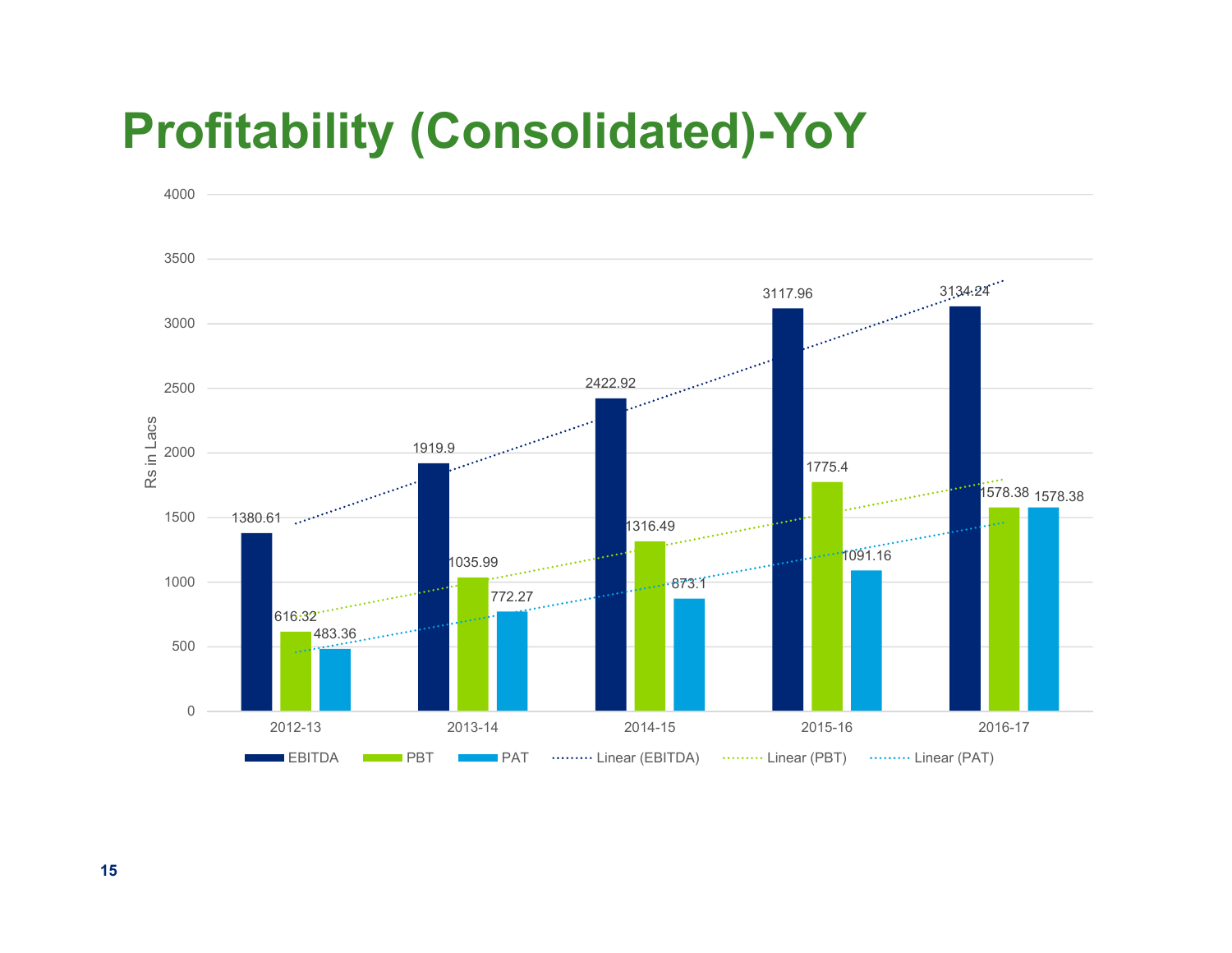## Business Outlook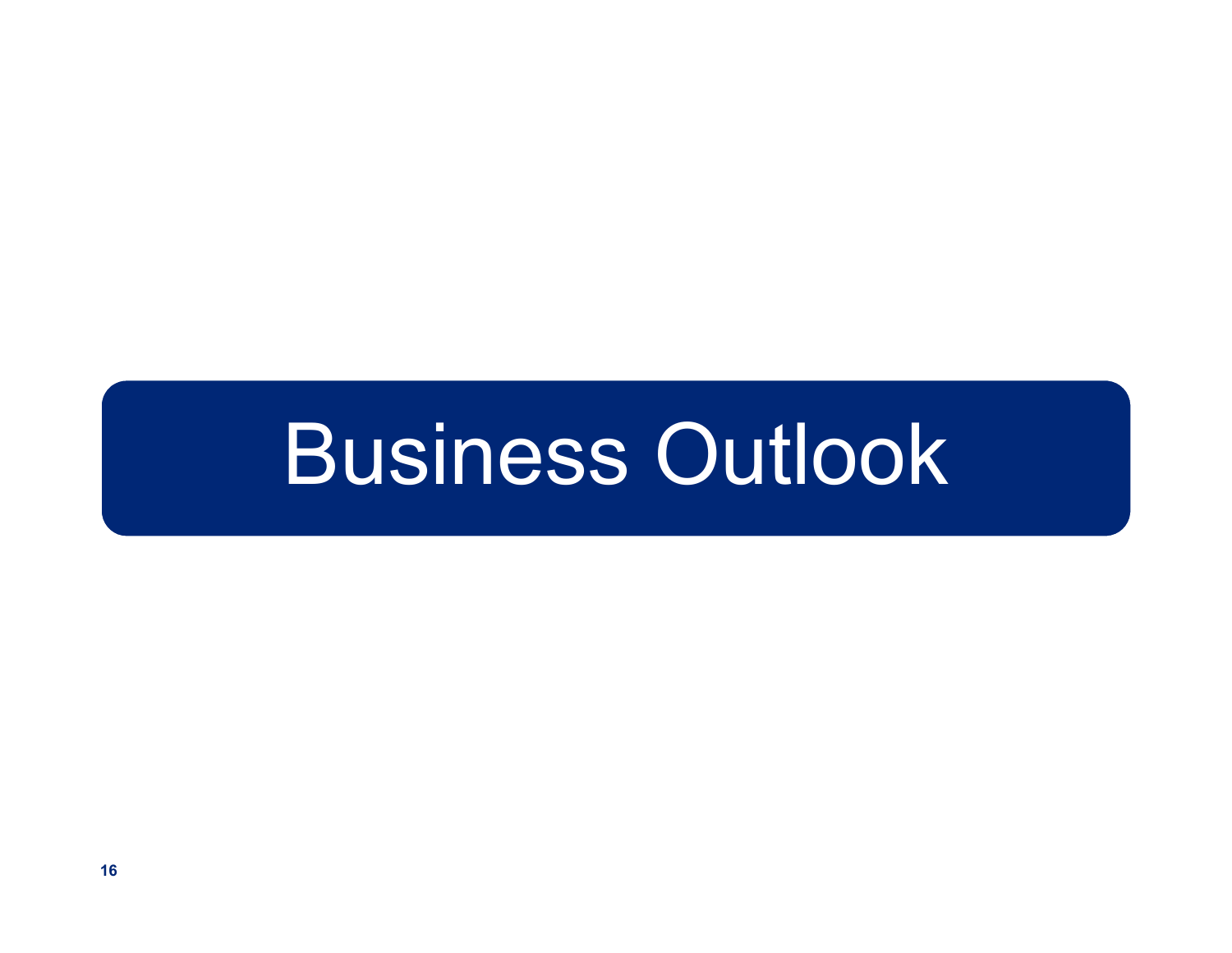## **Business Outlook**

**□ Growing demand in domestic market.** 

- Growth in export sales expected from new customers in existing markets and expansion of new markets.
- Production capacity expanded for manufacturing Quartz Sink to meet growing demands in domestic and export market.
- **QPlan to put new modernized plant in FY 2019 for** manufacturing of Quartz Sink to improve productivity and bring cost efficiency.
- **□Bath segment will be driver to growth in next 3 years.**
- Expansion planned for manufacturing of 3D concrete wall tiles.
- Manufacturing capacity enhanced for production of Quadro Steel Sink and Appliances.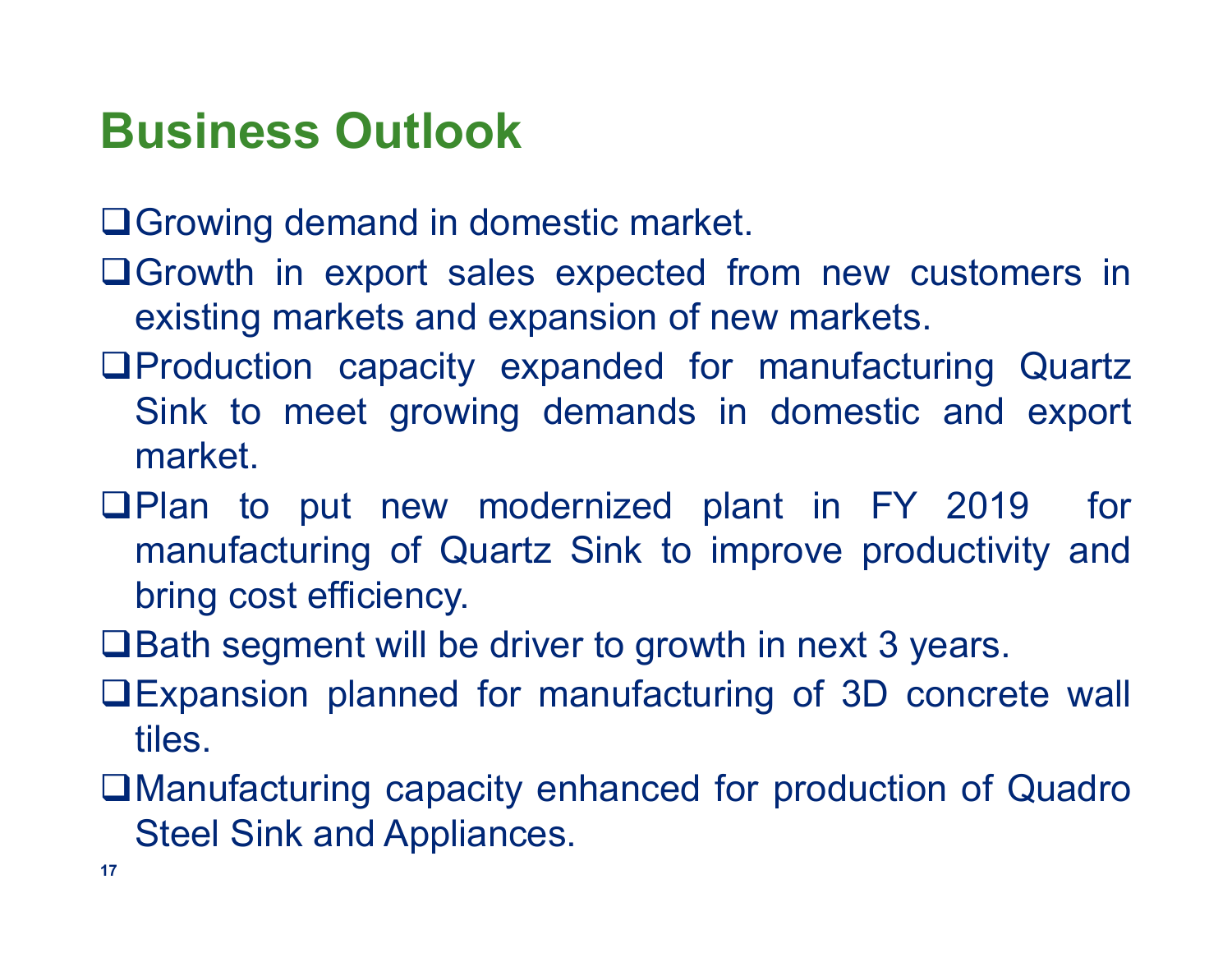

#### **Disclaimer**

*This presentation may contain statements which reflect Management's current views and estimates and could be construed as forward looking statements. The future involves certain risks and uncertainties that could cause actual results to differ materially from the current views being expressed. Potential risks and uncertainties include such factors as general economic conditions, foreign exchange fluctuations, competitive product & pricing pressures and regulatory developments. Responses can only be given to questions which are not price sensitive.*